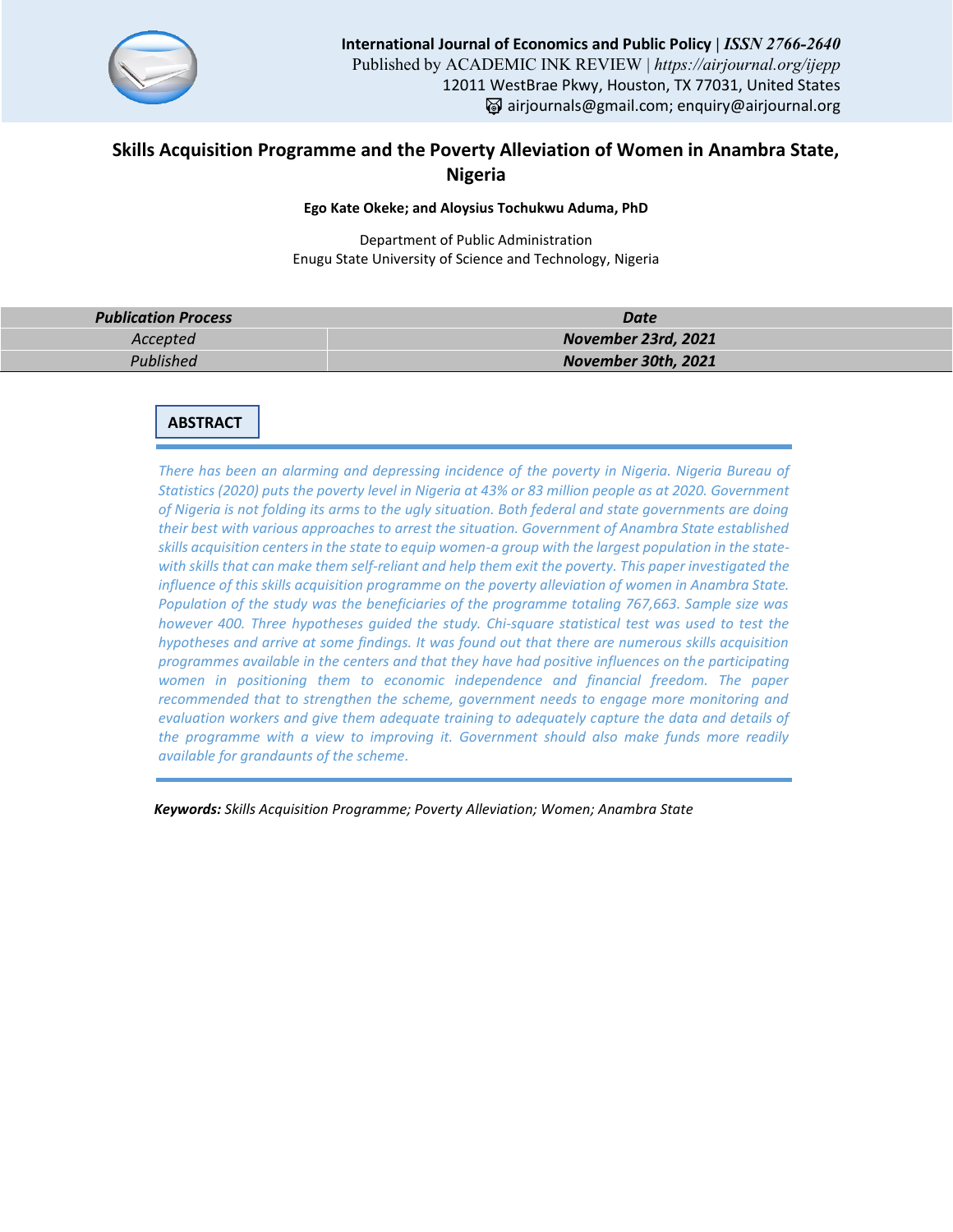#### **1. Introduction**

Poverty is a global threat plaguing both developed and developing nations. It has a devastating effect on developing nations generally but Sub-Saharan Africa in particular (Addae-Korankye, 2014). The poverty situation in Nigeria is galloping (Oshewole, 2011). Available statistics reveal that the poverty incidence in Nigeria has been on the increase since the 1980s. As reported by the UNDP (2010) between 1980 and 1996, the percentage of the core poor rose from 6.2 per cent to 29.3 per cent and declined to 22.0 per cent in 2004. Based on the recent official survey data from the National Bureau of Statistics (NBS), 39.1 per cent of Nigerians lived below the international poverty line of \$1.90 per person per day in 2018/2019. The National Bureau of Statistics (2019) released a report on poverty in Nigeria and highlights that 40 per cent of the total population, or almost 83 million people, live below the country's poverty line of 137, 430 Naira (\$381.75) per year. Anambra State in Nigeria is inclusive with its poverty rate of 14.8% and 3.2% of the poverty gap index (NBS, 2019).

Nigeria has struggled to invigorate the broad-based growth needed to tackle poverty but has failed to give adequate and holistic attention to the role of women in the alleviation of poverty in society. Women are disproportionately affected by poverty. Women often end up in insecure, low-wage jobs; have limited access to educational resources, lack the skill and financial tools they need to succeed. The development of any country, state or nation is related to the development of women. Ofoma (2018) cited the United Nations Development Programme (1996) which stated that as long as there is underutilization of the resources and skills of women, there can be no development.

Empowering women has become a frequently cited goal of development interventions (Rahman, 2013). Empowerment of women is essentially the process of uplifting the economic, social and political status of women, the traditionally underprivileged ones in the society (Dutta, Bhakta& Bengal, 2017). Women empowerment is the development of mental and physical capacity, power and skill in women for them to operate meaningfully in their social milieu, thereby experiencing a more favourable level of social recognition and subsequently enhancing their economic status (Rahman, 2013).

The national government in Nigeria has evolved initiatives and programs to empower women socially, politically, educationally and economically. Examples of such strategies and programs were: National Directorate of Employment (NDE), the Better Life Programme, the National The poverty Eradication Programme (NAPEP), the National Economic Empowerment and Development Strategy (NEEDS), etc. In Anambra State, there are also some initiatives and skills acquisition programmes aimed at alleviating poverty amongst women. This paper seeks to examine the influence of these skills acquisition programmes on the poverty alleviation of women in Anambra State, Nigeria.

#### **Objectives of the Study**

The general objective of this study is to examine the influence of skills acquisition programmes on the poverty alleviation of women in Anambra State between 2010-2020. Specifically, however, the study aims to:

I. Identify the skills acquisition programmes available in Anambra State.

II. Ascertain the effect these skills acquisition programmes have had on the poverty alleviation of women in Anambra State.

III. Identify the problems that militate against the full realization of the aims of skills acquisition programmes in Anambra State.

#### **Statement of Hypotheses**

1. Skills acquisition programmmes are not available in Anambra State.

2. Skills acquisition programmes have had no significant effect on the poverty alleviation of women in Anambra State.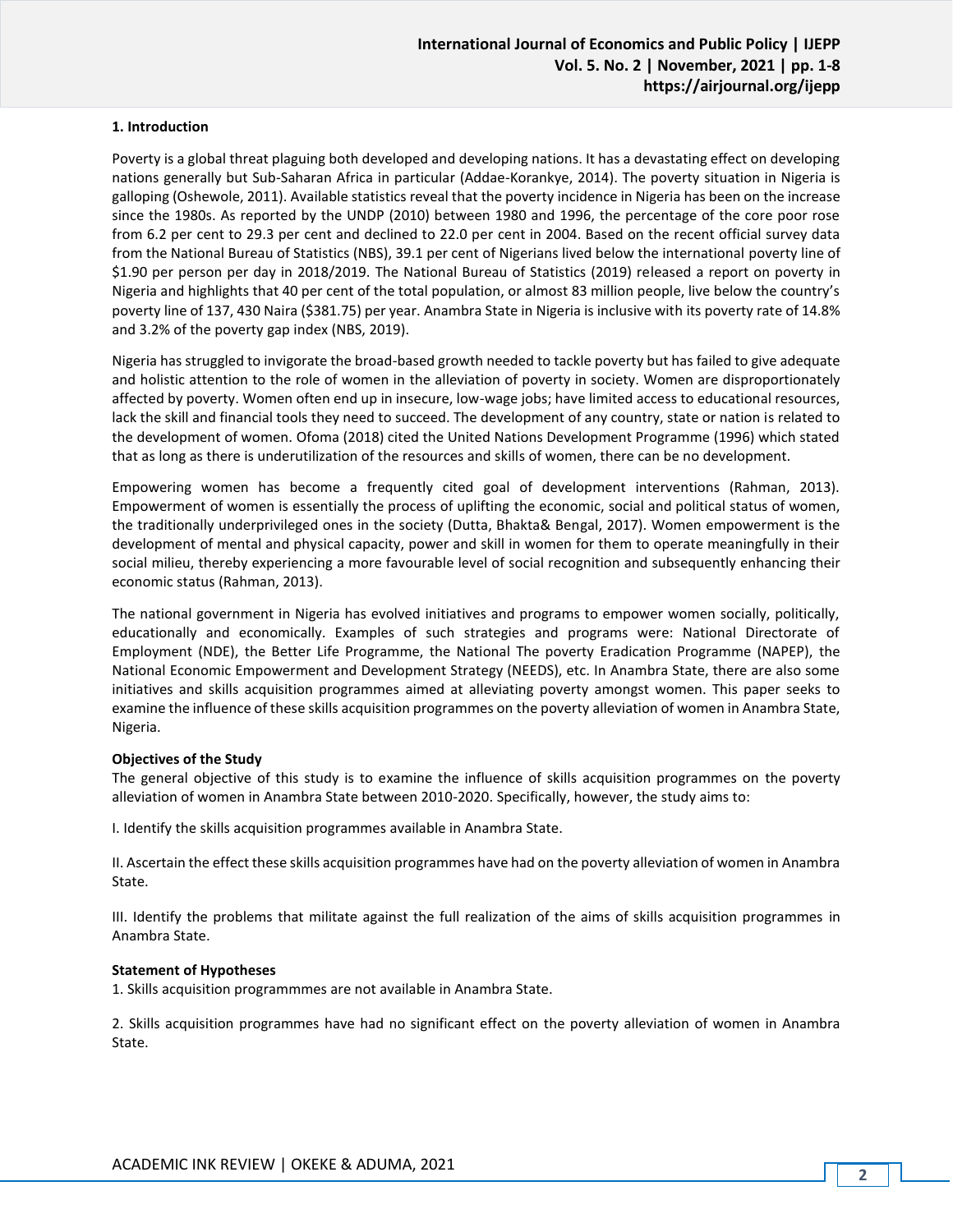3. Lack of monitoring and evaluation management, lack of commitment by beneficiaries, inadequate credit facilities among others are not factors that militate against the full realization of the aims of skills acquisition programmes in Anambra State.

#### **2. Literature Review**

#### **Conceptual Framework**

#### **Skill Acquisition**

Skill acquisition in the views of Oladeji (2019) can be said to mean a well-designed procedure of acquiring new ways and methods of carrying out specialized functions. It is defined as the form of training by individuals or a group of individuals that can lead to the acquisition of knowledge for self-sustenance. It involves the training of people in different fields of trade under a legal agreement between the trainers and the trainees for a certain duration and under certain conditions. Similarly, Okeke (2014) is of the view that skill acquisition is the manifestation of idea and knowledge through training which is geared towards instilling in individuals, the spirit of entrepreneurship needed for meaningful development. The author stressed that if individuals are given the opportunity to acquire relevant skills needed for self-sustenance in the economy, it will promote their charisma in any work environment. He further maintains that skill acquisition increases competition and cooperation among people. Accordingly, Edem (2018) posited that skill acquisition requires the accumulation of different skills that enhance task performance through the integration of both theoretical and practical forms of knowledge:

I. Provision of training that gives the trainees the opportunities to acquire skills that are appropriate for preparation.

II. Provision of definite skills that relate to each trade that makes one a professional in one field instead.

- III. That training has to be done by competent, experienced and qualified instructors
- IV. Skills acquisition requires much practice, patience, interest, ability, aptitude and personality traits.
- V. Skills acquisition require a conducive environment.

VI. Training requires constructive human relationships, business skills, imitation and constructive ideas (Edem, 2018).

From the above scenario, it can be stated that skills acquisition requires a holistic approach in the realization of creative ideas. It helps in the transformation of knowledge and skills into a creative venture.

#### **Poverty**

Poverty is a global threat plaguing both developed and developing nations. It has a devastating effect on developing nations generally but Sub-Saharan Africa in particular (Addae-Korankye, 2014). The fact that poverty affects many aspects of human conditions, including physical and moral aspects and psychological thinking means that poverty has been conceptualized from different perspectives by different scholars. This makes it impossible to have a concise and acceptable definition that will be universally accepted. The World Bank (2013), Addae-Korankye (2014) define poverty as pronounced deprivation in well-being such that an individual does not have access to basic resources required for him or her, and it consists of several dimensions, including low income and the inability to possess basic goods and services required for survival with self-esteem. Additionally, it also encompasses lack of adequate education, the poor state of health, lack of access to clean water and sanitation, loss of physical security, lack of voice, insufficient capacity and lack of opportunity to better one's own life. Daniel, Moses &Bankole (2009), Okoro&Kigho (2013) attribute the poverty in Nigeria to overpopulation which is the situation where a large population chases few resources, scarcity of resources, corruption in the polity, etc. All these are detrimental and bring about poverty and deprivation.

#### **Poverty Indicators**

Poverty indicators were described by United Nations Development Programme (2019) as a condition characterized by severe deprivation of basic human needs, including food, safe drinking water, sanitation facilities, health, shelter, education and information. It depends not only on income but also on access to services. Overall, the poverty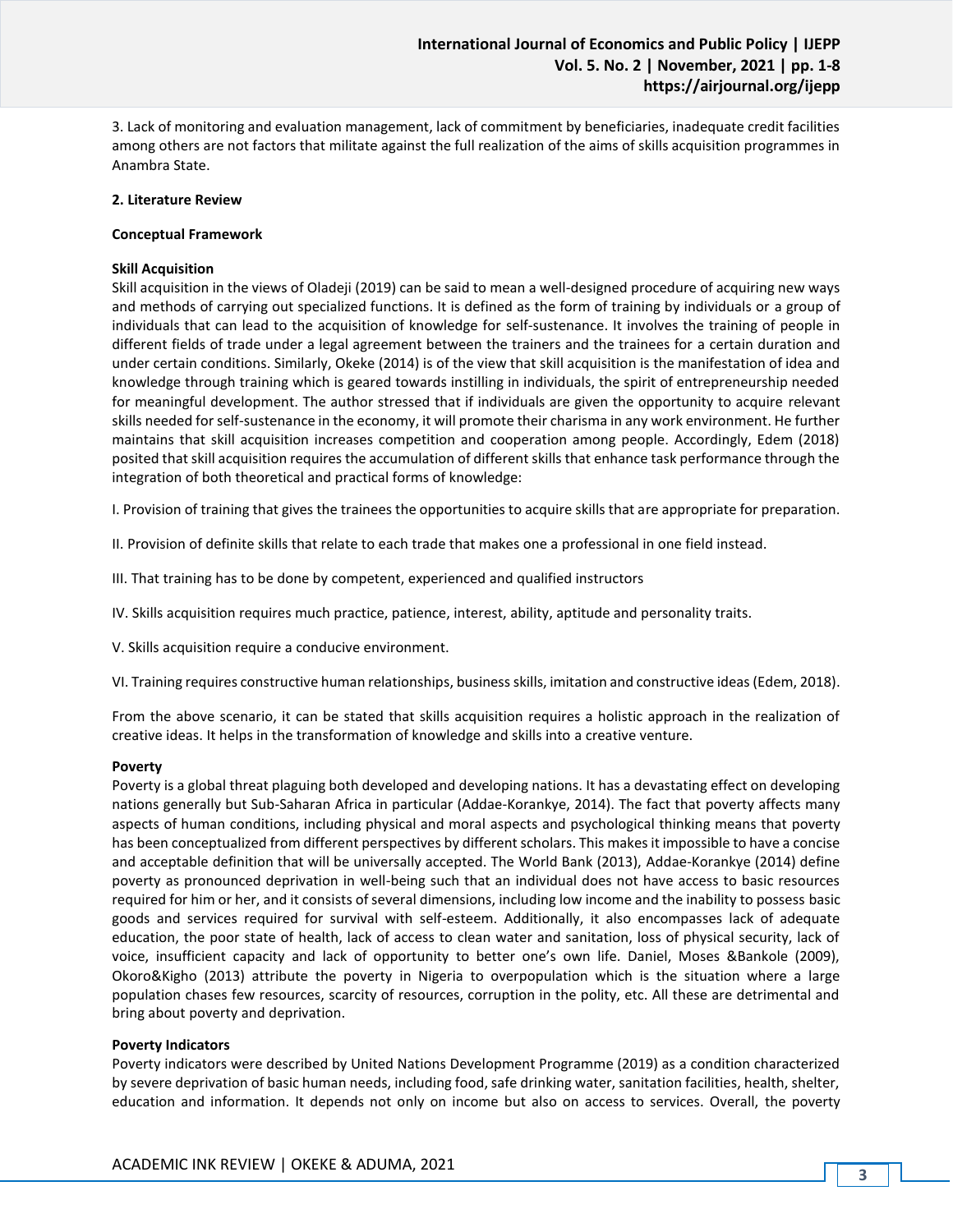indicators take various forms, including lack of income and productive resources to ensure sustainable livelihoods; hunger and malnutrition; ill health; limited or lack of access to education and other basic services; increased morbidity and mortality from illness; homelessness and inadequate housing; unsafe environment. It is also characterized by the lack of participation in decision-making and in civil, social and cultural life (UNDP, 2019). It occurs in different ramifications in all countries as mass poverty in many developing countries, pockets of poverty amid wealth in developed countries, loss of livelihoods as a result of economic recession, sudden poverty as a result of disaster or conflict, poverty of low-wage workers, and the utter destitution of people who fall outside family support systems, social institutions and safety nets (UNDP, 2019).

#### **Poverty Alleviation**

Poverty alleviation is a process whereby policy statements and efforts are made to improve the conditions of living of the individuals classified as poor (Onah, 2003). Poverty alleviation is also the effort made by the government and other well-meaning individuals in the society to alleviate the poverty of the indigenes of a nation to its minimal state (Ofoma, 2018). Accordingly, Ofoma(2018) states that some of the tools that can be used for poverty eradication include the policy process for the identification of the poor, creating job opportunities for the poor, payment of the unemployment allowances, among others. The poverty alleviation programme according to Dash (2003) arises from the challenges facing all governments of Africa and other developing countries, Nigeria inclusive. The poverty alleviation programmes were initiated to address the challenges which are geared towards reduction of poverty, minimizing income disparity, reducing the wide gap between rich and the poor and men and women.

#### **Theoretical Framework**

This paper anchors its theory on Human Capital Theory (HCT). The human capital theory was popularized by Becker and Mincer (2014) and emphasizes the creation of higher economic productivity gained through a collaboration of economic resources such as skills, technical know-how, ingenuity, among others. These resources are the total capacity of the people that represents a form of wealth that can be directed to accomplish the goals of the nation or state or a portion thereof. Central to Human Capital Theory (HCT) is the fact that any investment in the development of the human person in the advancement of his skills translates to the increase in the desired workforce needed to advance the goals and objectives of an organization. Goldin & George (2014) define human capital as the skills the labour force possesses and is regarded as a resource or asset. Of prime importance is the idea that there are investments in people in terms of education, skill, training, etc., which desirably results in an increase in the individuals' output. Higher productivity is the major factor underlying the HCT and it is thought to be motivated only when workers and people see the need to raise their knowledge base by acquiring more technical knowledge and skills they may require to advance and increase their capital (financial) base. In their argument, Goldin &George (2014) noted that although the entrepreneur may have identified the opportunities for new business, his ability or acquired skills needed to provide the required services is all he needs to realize the opportunities. Becker and Mincer (2014) opined that the investment made in the acquisition of skills was central to the development and advancement of societies.

This theory advances the fact that there is an influence of skill acquisition through human capital investment on the poverty alleviation and self-sustainability of citizens. Skills acquisition gives people a sense of independence to act on their own, stand for their rights, advance and increase capital base, make decisions and acquire more skills which is a catalyst for the transformation of self and nation.

#### **3. Methodology**

#### **Participants and Area of Study**

The research was carried out in three Senatorial districts of Anambra State. Participants in this study consisted of all the grandaunts from Skill Acquisition Centers in Anambra State totalling 767,663 as provided to us by the supervising ministry which is the Ministry of Women Affairs and Social Development. Because of the large population, however, the participants were reduced to a researchable size through the Yamane formula thus:

$$
n = \frac{N}{1 + N(e)^2}
$$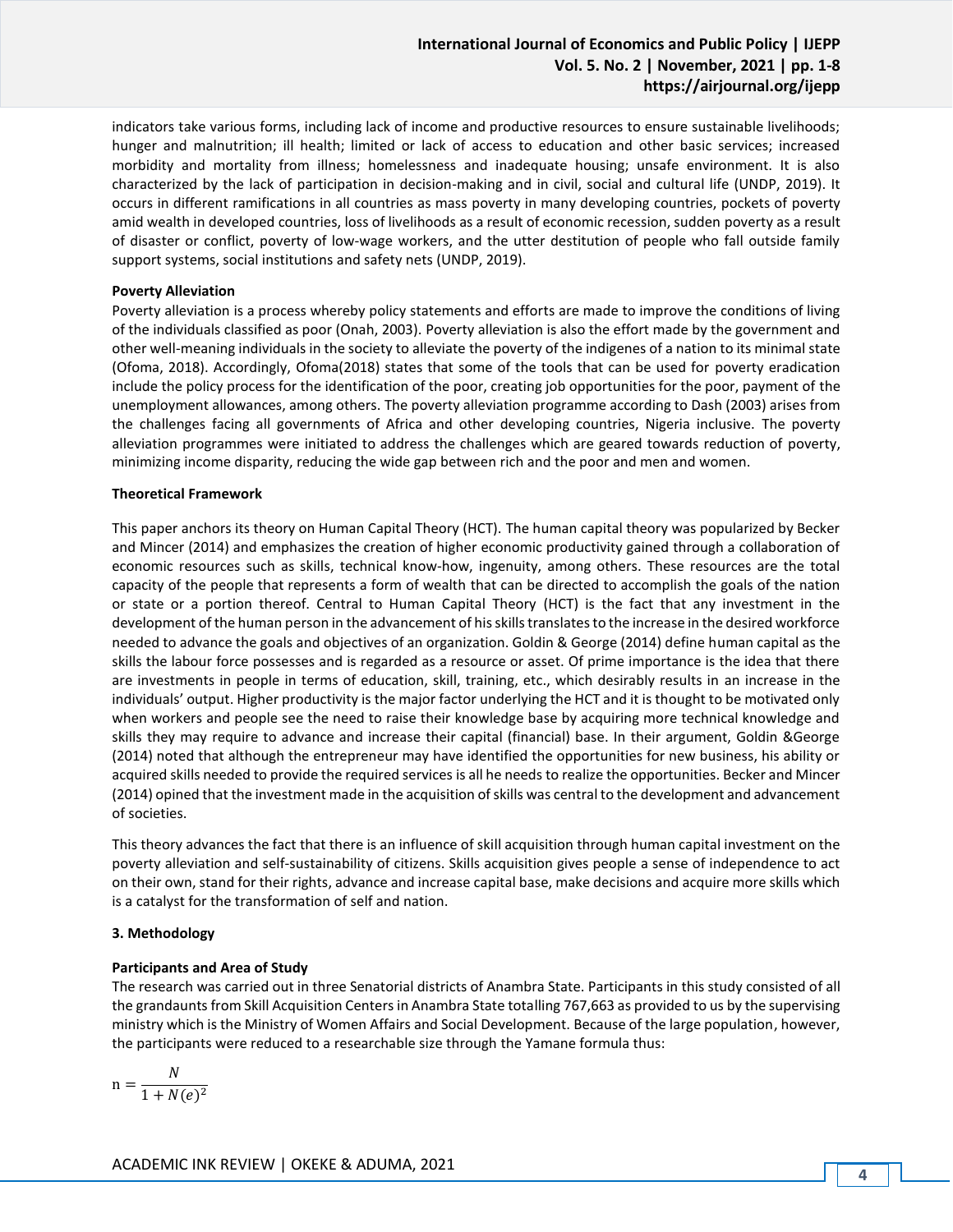n = 
$$
\frac{767,663}{1 + 767,663 (0.05)^2}
$$
  
n = 
$$
\frac{767,663}{1 + 767,663 (0.0025)}
$$
  
n = 
$$
\frac{767,663}{1920.16}
$$

= 399.8 Approximately 400

Participants for this study, therefore, were 400 grandaunts selected through simple random sampling. However, 386 questionnaires were filled appropriately and used for analysis.

## **4. Data Analysis**

Empirical evidence for this study was obtained through the use of a questionnaire. Likert scale was used to generate data from the questionnaire. The information was put in a weighted scale with numerical values attached to them in the questionnaire as follows: Strongly Agree = 5, Agree = 4, Undecided = 3, Disagree = 2 and Strongly Disagree = 1. The data were analyzed using descriptive and inferential statistics. The descriptive statistics involved the computation of means and standard deviations from the responses of the respondents to the questionnaire items. The decision rule was to accept any item that has a mean score of 2.50 and above. The hypotheses were tested using a chi-square statistical test.

## **Results Presentation**

## **Hypotheses Testing**

This section details the analysis of the hypotheses and presentations of the results.

## **Hypothesis 1**

Skills acquisition programmes are not available in Anambra State.

## **Table 4.1 Skills Acquisition Programmes are not Available in Anambra State.**

|                                                                     | SА | А  | I JD                |     | SD | Total |
|---------------------------------------------------------------------|----|----|---------------------|-----|----|-------|
| Observed Frequency                                                  | 85 | 90 | 29                  | 126 | 56 | 386   |
| <b>Expected frequency</b><br><b>Source: Field Survey Data, 2021</b> |    |    | 77.2 77.2 77.2 77.2 |     |    | 386   |

Using Chi-square statistical test formula:  $X^2 = \Sigma (O-E)^2 / E$ 

Where O = Observed frequency, E = Expected frequency,  $\Sigma$  = Summation,  $X^2$  = Chi-square value,  $X^2$  = 69.66. Degree of freedom = (Number of categories = 1) (5-1) = 4. Table of critical values of chi-square, the critical value using 4 (row) as degree of freedom and probability level is P<.05, then 5% at the column = 9.49.

From the above, the Chi-square value was larger than the critical value. Therefore, the null hypothesis is rejected while the alternative hypothesis is accepted. In that regard, skills acquisition programmes are available in Anambra State.

## **Hypothesis Two**

Skills acquisition programmes have had no significant effect on the poverty alleviation of women in Anambra State.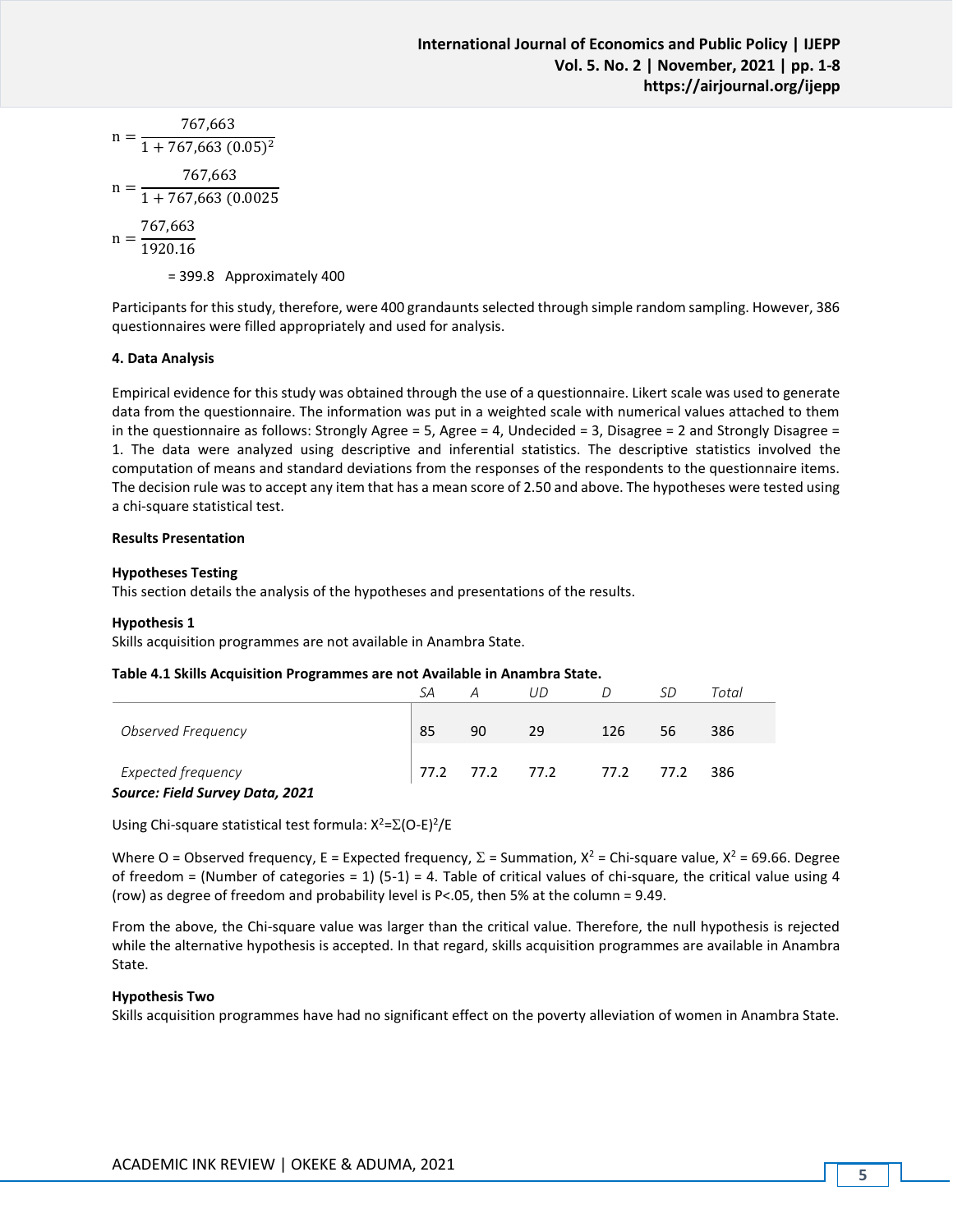|                                                       | SA | А  | חו                       |     |    | Total |
|-------------------------------------------------------|----|----|--------------------------|-----|----|-------|
| Observed Frequency                                    | 54 | 62 | 24                       | 205 | 41 | 386   |
| Expected frequency<br>Source: Field Survey Data, 2021 |    |    | 77.2 77.2 77.2 77.2 77.2 |     |    | 386   |

**Table 4.2 Skills acquisition programmes have had no significant effect on the poverty alleviation of women in Anambra State.**

Using Chi-square statistical test formula:  $X^2 = \Sigma (O-E)^2 / E$ , following the same step as above  $X^2 = 275.16$ .

a) Degree of freedom = (Number of categories -1)  $(5-1) = 4$ 

b) Critical value using 4 (row) as degree of freedom and probability level is P<.05, then 5% at the column = 9.49.

Where O = Observed frequency, E = Expected frequency,  $\Sigma$  = Summation,  $X^2$  = Chi-square value,  $X^2$  = 69.66. Degree of freedom = (Number of categories = 1) (5-1) = 4. Table of critical values of chi-square, the critical value using 4 (row) as degree of freedom and probability level is P<.05, then 5% at the column = 9.49.

From the above, the Chi-square value was larger than the critical value. Therefore, the null hypothesis is rejected while the alternative hypothesis is accepted. In that regard, skills acquisition programmes have had a significant effect on the poverty alleviation of women in Anambra State.

## **Hypothesis 3**

Lack of monitoring and evaluation management, lack of commitment by beneficiaries, inadequate credit facilities among others are not factors that militate against the full realization of the aims of skills acquisition programmes in Anambra State.

**Table 4.3 Lack of monitoring and evaluation management, etc are not factors that militate against the full realization of the aims of skills acquisition programmes in Anambra State.**

|                                                                     | SА   |      | ШD   |      | SC   | Total |
|---------------------------------------------------------------------|------|------|------|------|------|-------|
| Observed Frequency                                                  | 24   | 86   | 41   | 140  | 95   | 386   |
| <b>Expected frequency</b><br><b>Source: Field Survey Data, 2021</b> | 77.2 | 77.2 | 77.2 | 77.2 | 77.2 | 386   |

Chi-square statistical formula:  $X^2 = \Sigma (O-E)^2 / E$ ,  $X^2 = 109.82$ .

Degree of freedom = (Number of categories -1)  $(5-1) = 4$ 

Table of critical values of chi-square, using 4 (row) as degree of freedom and probability level is P<.05, then 5% at the column = 9.49.

From the above, the Chi-square value was larger than the critical value. Therefore, the null hypothesis is rejected while the alternative hypothesis is accepted. In that regard, monitoring and evaluation management, etc, are factors that militate against the full realization of the aims of skills acquisition programmes in Anambra State.

## **Discussion**

Nigeria is passing through an economic downturn characterized by a high incidence of unemployment and poverty. According to Bukola (2018), Nigeria has overtaken India as a country with the largest number of people living in extreme poverty, with an estimated 87 million Nigerians, or around half of the country population, thought to be living on less than \$1.90 a day. The unemployment situation is equally alarming, as youths are not gainfully employed after graduation. UNDP (2021) put the figure of the unemployed in Nigeria in 2018 at 7.96% while Simona (2021) observed that in 2021, the unemployment rate in Nigeria is estimated to reach 32.5 per cent. In a bid, to ameliorate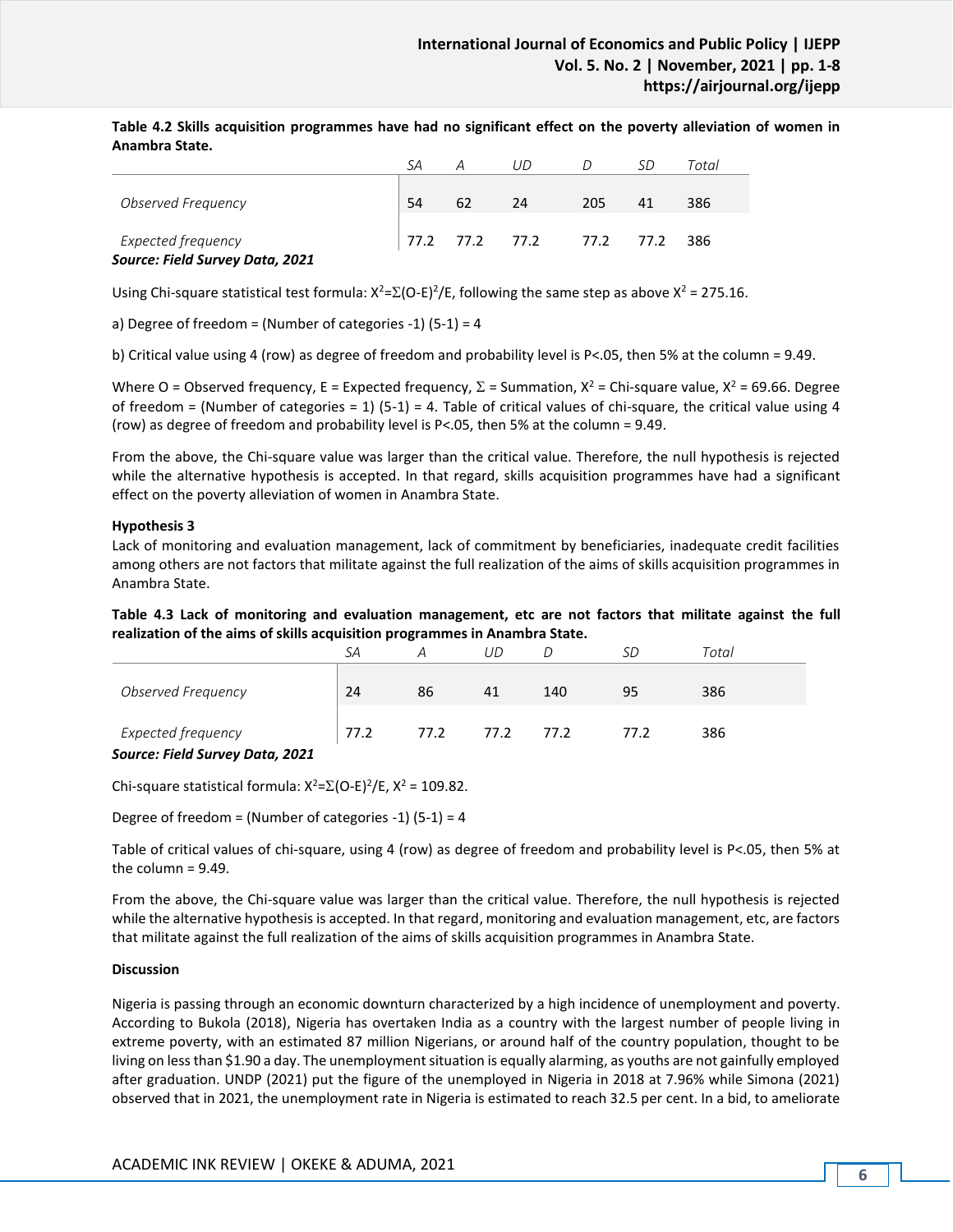## **International Journal of Economics and Public Policy | IJEPP Vol. 5. No. 2 | November, 2021 | pp. 1-8 https://airjournal.org/ijepp**

the situation and empower the vulnerable citizens especially the women, various tiers of government embarked on poverty intervention schemes. Anambra State government through the Ministry of Women Affairs and Social Development (MWASD) established skill acquisition centres as a means of empowering women and reducing the incidence of unemployment and poverty in the state. They made available many skill acquisition programmes including Tailoring/Fashion and designing, photography, Food processing, Basic computer appreciation, Agricultural farming, Bakery and confectionaries, Hairdressing and cosmetology, Interior decoration, Bead and hat making, Domestic chemical production, etc (MWASD, 2020). These skills acquisition programmes have enabled illiterate women to acquire technical knowledge that has helped them face their future. It has helped reduce joblessness or unemployment in society and has generally reduced the incidence of absolute poverty. In other words, it has had a significant effect on the poverty alleviation of women in Anambra State.

These landmarks however have not come without some challenges. Due to financial constraints of the state government, some acquisition centres are not well equipped and there are not enough funds to go around as loans to new grandaunts. Furthermore, most centres are far away from the interior villages where we have the majority of beneficiaries of the scheme. Accessing these centres that are mostly located at local government areas' capitals are challenging. We have also the challenge of lack of Monitoring and Evaluation (M&E) management by the initiators of the programme. A program that does not adequately track data of the happenstances of the scheme usually runs into problems of planning and execution. Be that as it may, the skills acquisition programme of the Anambra State government has had a tremendous influence on the alleviation of the poverty of women in the state.

#### **5. Recommendations**

This paper puts up the following recommendations towards promoting a better and more efficient skills acquisition programme that will ensure more result-oriented empowerment and eradication of poverty amongst women in Anambra State, Nigeria.

1. Modern and adequate state of the art equipment is needed in the skills acquisition centres to enhance learning.

2. Awareness strategy should be intensified to capture more women for skills acquisition programme and also make available funds and equipment to grandaunts for easy take-off.

3. There should be better monitoring and evaluation management to ensure that the aims of the programmes are realized. This can be achieved by engaging more Monitoring and Evaluation (M&E) officers and training them constantly on the need to track, record and manage data that will serve as a planning tool for the programme.

#### **6. Conclusion**

A nation's ailing economy can only be improved upon where individuals and other able-bodied people not reached through formal education or who got formal education but unfortunate to be unemployed are sufficiently skilled in various economic sectors. Skills acquisition endears individuals to self-reliance and boosts the socio-economic development of a nation. Skills acquisition were adequately utilized will enhance the promotion of entrepreneurship within the nation, the creation of employment opportunities and reduction of the poverty and anti-social vices in the society, improve the living standard of the people, etc. Women in Anambra State, Nigeria are targets of the skills acquisition programme of the government. This programme has proved to be a vital developmental programme that has helped alleviate poverty.